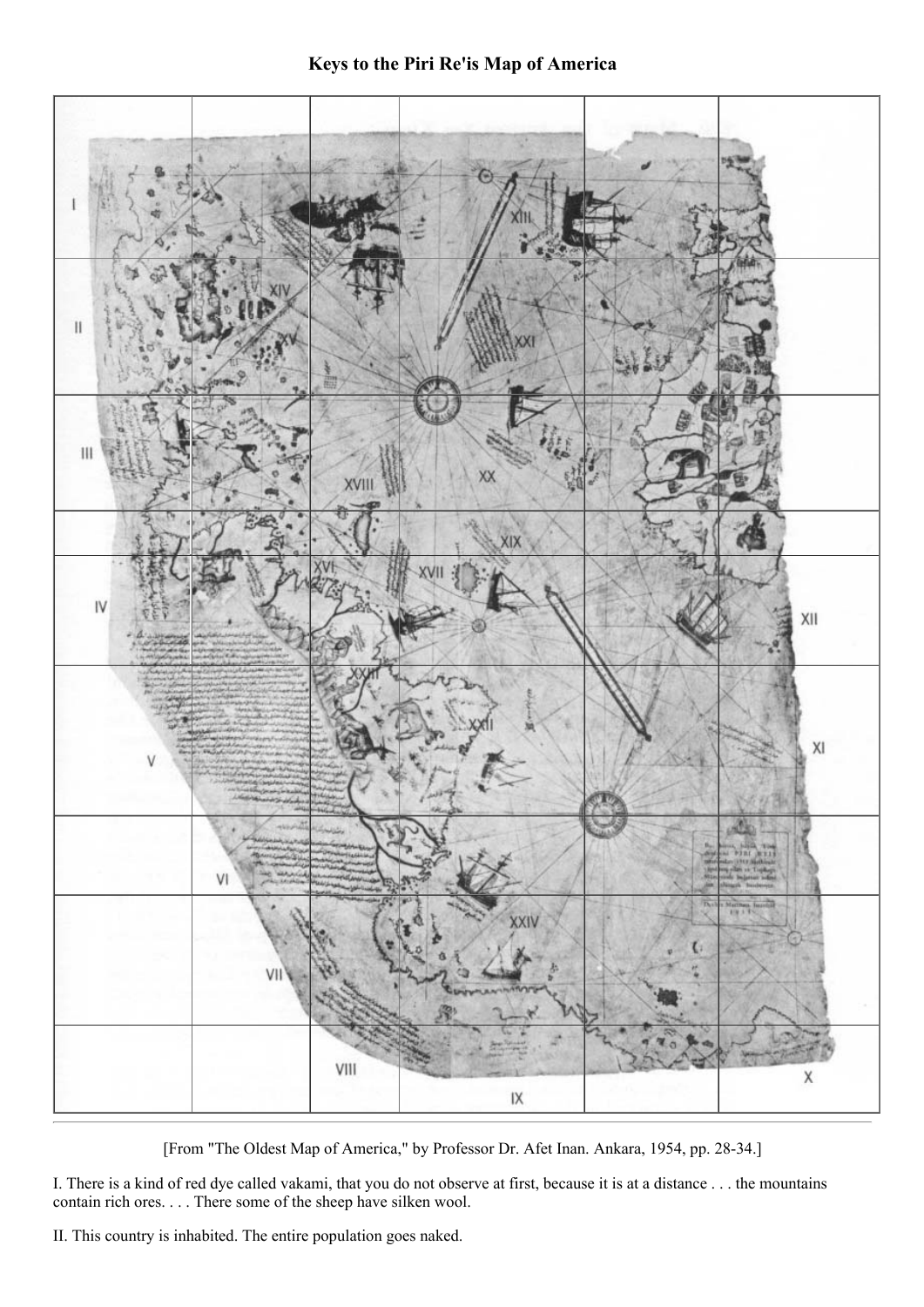III. This region is known as the vilayet of Antilia. It is on the side where the sun sets. They say that there are four kinds of parrots, white, red, green and black. The people eat the flesh of parrots and their headdress is made entirely of parrots' feathers. There is a stone here. It resembles black touchstone. The people use it instead of the ax. That it is very hard . . . [illegible]. JPe saw that stone.

[NOTE: Piri Reis writes in the "Babriye": "In the enemy ships which we captured in the Mediterranean, we found a headdress made of these parrot feathers, and also a stone resembling touchstone."

IV. This map was drawn by Piri Ibn Haji Mehmed, known as the nephew of Kemal Reis, in Gallipoli, in the month of muharrem of the year 919 (that is, between the 9th of March and the 7th of April of the year 1513).

V. This section tells how these shores and also these islands were found.

These coasts are named the shores of Antilia. They were discovered in the year 896 of the Arab calendar. But it is reported thus, that a Genoese infidel, his name was Colombo, be it was who discovered these places. For instance, a book fell into the hands of the said Colombo, and be found it said in this book that at the end of the Western Sea [Atlantic] that is, on its western side, there were coasts and islands and all kinds of metals and also precious stones. The above-mentioned, having studied this book thoroughly, explained these matters one by one to the great of Genoa and said: "Come, give me two ships, let me go and find these places." They said: "O unprofitable man, can an end or a limit be found to the Western Sea? Its vapour is full of darkness." The above-mentioned Colombo saw that no help was forthcoming from the Genoese, he sped forth, went to the Bey of Spain [king], and told his tale in detail. They too answered like the Genoese. In brief Colombo petitioned these people for a long time, finally the Bey of Spain gave him two ships, saw that they were well equipped, and said:

"O Colombo, if it happens as you say, let us make you kapudan [admiral] to that country." Having said which he sent the said Colombo to the Western Sea. The late Gazi Kemal had a Spanish slave. The above-mentioned slave said to Kemal Reis, he had been three times to that land with Colombo. He said: "First we reached the Strait of Gibraltar, then from there straight south and west between the two . . . [illegible]. Having advanced straight four thousand miles, we saw an island facing us, but gradually the waves of the sea became foamless, that is, the sea was becalmed and the North Star--the seamen on their compasses still say star-little by little was veiled and became invisible, and be also said that the stars in that region are not arranged as here. They are seen in a different arrangement. They anchored at the island which they had seen earlier across the way, the population of the island came, shot arrows at them and did not allow them to land and ask for information. The males and the females shot hand arrows. The tips of these arrows were made of fishbones, and the whole population went naked and also very . . . [illegible]. Seeing that they could not land on that island; they crossed to the other side of the island, they saw a boat. On seeing them; the boat fled and they [the people in the boat] dashed out on land. They [the Spaniards] took the boat. They saw that inside of it there was human flesh. It happened that these people were of that nation which went from island to island hunting men and eating them. They said Colombo saw yet another island, they neared it, they saw that on that island there were great snakes. They avoided landing on this island and remained there seventeen days. The people of this island saw that no harm came to them from this boat, they caught fish and brought it to them in their small ship's boat [filika]. These [Spaniards] were pleased and gave them glass beads. It appears that he [Columbus] had read-in the book that in that region glass beads were valued. Seeing the beads they brought still more fish. These [Spaniards] always gave them glass beads. One day they saw gold around the arm of a woman, they took the gold and gave her beads. They said to them, to bring more gold, we will give you more beads, [they said]. They went and brought them much gold. It appears that in their mountains there were gold mines. One day, also, they saw pearls in the hands of one person. They saw that when; they gave beads, many more pearls were brought to them. Pearls were found on the shore of this island, in a spot one or two fathoms deep. And also loading their ship with many logwood trees and taking two natives along, they carried them within that year to the Bey of Spain. But the said Colombo, not knowing the language of these people, they traded by signs, and after this trip the Bey of Spain sent priests and barley, taught the natives how to sow and reap and converted them to his own religion. They had no religion of any sort. They walked naked and lay there like animals. Now these regions have been opened to all and have become famous. The names which mark the places on the said islands and coasts were given by Colombo, that these places may be known by them. And also Colombo was a great astronomer. The coasts and island on this map are taken from Colombo's map.

VI. This section shows in what way this map was drawn. In this century there is no map like this map in anyone's possession. The-hand of this poor man has drawn it and now it is constructed. From about twenty charts and Mappae Mundi--these are charts drawn in the days of Alexander, Lord of the Two Horns, which show the inhabited quarter of the world; the Arabs name these charts Jaferiye-from eight Jaferiyes of that kind and one Arabic map of Hind, and from the maps just drawn by four Portuguese which show the countries of Hind, Sind and China geometrically drawn, and also from a map drawn by Colombo in the western region I have extracted it. By reducing all these maps to one scale this final form was arrived at. So that the present map is as correct and reliable for the Seven Seas as the map of these our countries is considered correct and reliable by seamen.

VII. It is related by the Portuguese infidel that in this spot night and day are at their shortest of two hours, at their longest of twenty two hours. But the day is very warm and in the night there is much dew.

VIII. On the way to the vilayet of Hind a Portuguese ship encountered a contrary wind [blowing] from the shore. The wind from the shore . . . [illegible] it [the ship]. After being driven by a storm in a southern direction they saw a shore opposite